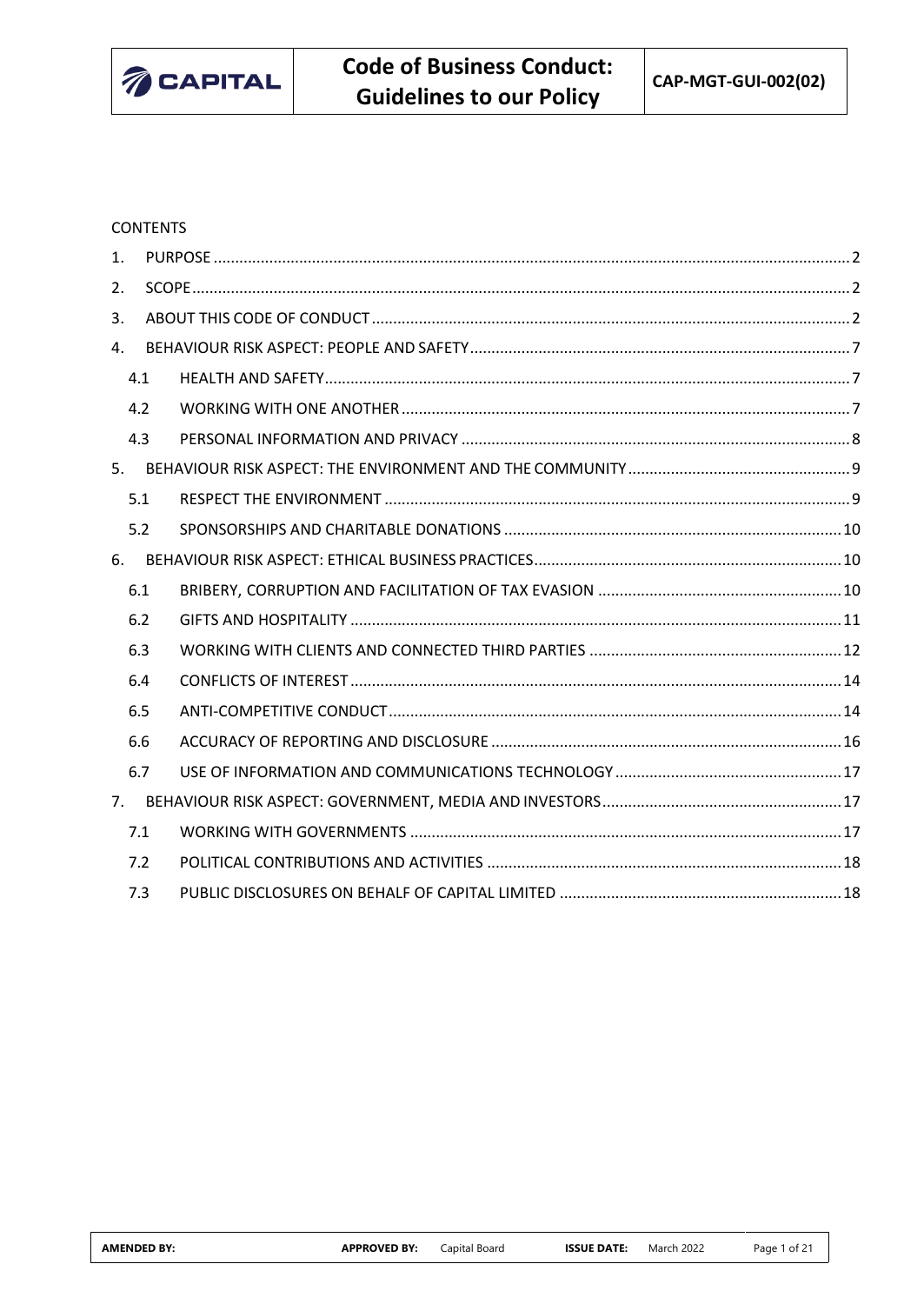

# <span id="page-1-0"></span>**1. PURPOSE**

This Code of Business Conduct ("**Code of Conduct**") has been prepared to ensure that Employees and Connected Third Parties are informed of and comply with the minimum standard of social behaviour and conduct expected when working as part of or with Capital Limited ("**Capital**"), its subsidiaries and any companies in which Capital has an interest. These guidelines provide further information as to what is expected pursuant to our Code of Conduct.

Capital considers social behaviour and conduct of Employees engaged in business and projects to be of paramount importance to our Company values and reputation. By virtue of establishing the Code of Conduct, Capital aims to foster long term harmonious working relationship with Employees, Connected Third Parties, Governments, and clients.

The Code of Conduct addresses some health and safety issues, which the Capital believes important to the well-being of individuals engaged on projects and underpin appropriate demonstrated behaviour.

## <span id="page-1-1"></span>**2. SCOPE**

The Code of Conduct applies all individuals working at all levels in Capital including directors, officers, senior managers, employees, part-time and fixed-term workers, casual and agency staff, seconded workers, volunteers and interns, wherever located (collectively, the "**Employees**"). It also applies to Connected Third Parties, meaning all partners, agents, contractors, consultants, sponsors and other contractual counterparties of Capital, wherever situated, (collectively, the "**Connected Third Parties**").

The following Behaviour Risk Aspects are addressed:

- People and Safety
- The Environment and Community
- Ethical Business Practices
- Government, Media and Investors

## <span id="page-1-2"></span>**3. ABOUT THIS CODE OF CONDUCT**

The Code of Conduct was established to avoid instances that could result in discredit or damage, caused by unacceptable standards of social behaviour by Employees, which negatively impact our workplace culture or company brand.

At Capital, we differentiate ourselves through our workplace culture and the intention to uphold ethical business practices. We define our workplace culture by how well we all demonstrate our values. By living our values, we create a competitive advantage and deliver on our commitments. Our values are:

**1. People:** We believe in our most important creator of value: Employees. Ensuring our Employees are shown **respect** and adhere to **sustainability** in all that they do creates an environment where they are **motivated** and **collaborate.**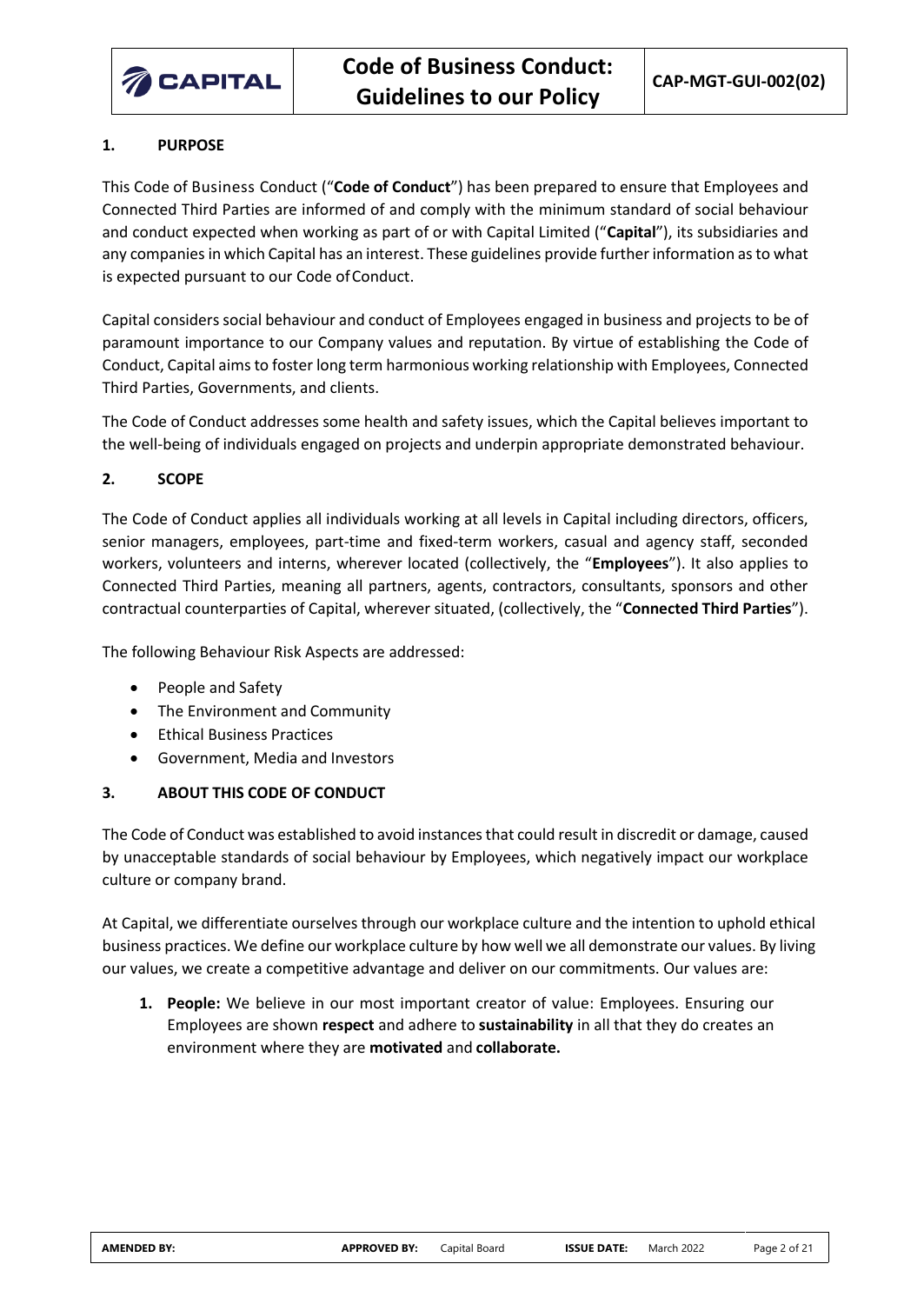

- **2. Integrity:** We are **client focused** and drive to deliver returns to our shareholders. Our **skills** and **behaviour** define who we are, **trust, consistency** and **excellence** define what we deliver.
- **3. Quality:** We believe in **innovative** and **fit for purpose** solutions underpinned by **quality standards**.

## **What does this Code of Conduct cover?**

The Code of Conduct outlines the expected standards of ethical business behaviour. Where this Code of Conduct contains higher standards of behaviour than local laws, rules, customs or norms, this Code of Conduct will apply.

## **Responsibilities of those working for Capital**

All Employees must:

- Comply with this Code of Conduct
- Seek to ensure that others who represent the Capital, including Connected Third Parties comply with this Code of Conduct, applicable laws andrules
- Seek advice if there is any doubt as to the proper course of action
- Promptly raise known, or suspected, breaches of this Code of Conduct
- Cooperate in investigations of possible breaches of this Code of Conduct, including in regard to their own behaviour
- Not retaliate against another person for reporting actual, or suspected, breaches of this Code of Conduct
- Demonstrate leadership and diligence to ensure compliance with this Code of Conduct.

## **Responsibilities of those who supervise others**

Supervisors and managers must take all reasonable steps to ensure that the people for whom they are responsible for are aware of, and uphold, the behaviours outlined in this Code of Conduct and any of Capital's policies. This includes:

- Demonstrating behaviour consistent with this Code of Conduct and Capital's policies
- Undertaking activities to foster a culture in which Employees understand their responsibilities and feel comfortable raising concerns without fear of retaliation(victimisation)
- Ensuring that this Code of Conduct and Capital's policies are accessible, understood and applied.
- Responding to Employees' legitimate concerns and questions about business conduct issues and seeking further assistance, if required
- Establishing internal processes to address risk areas in relation to business conduct and ensuring that actual, or suspected, breaches of this Code of Conduct or any of Capital's policies are appropriately investigated and handled
- Taking, or recommending, actions to address business conduct issues

## **Questions about this Code of Conduct or any particular behaviour**

If you are unsure about the meaning of any part of this Code of Conduct, or have any concerns about how you should behave in a particular circumstance, you should: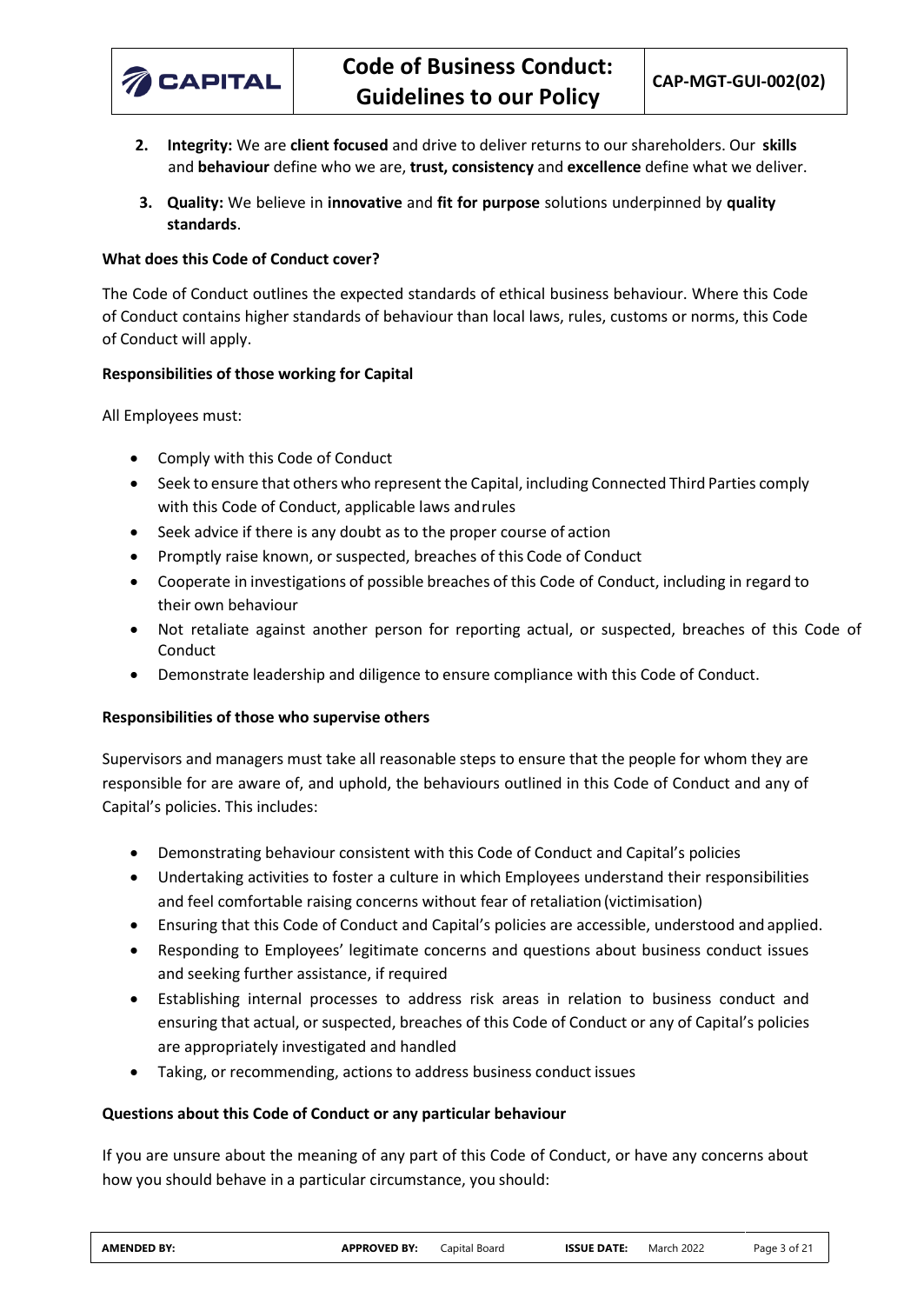

- Immediately raise this with your supervisor or manager, or
- Where this is not possible (e.g. your concern involves your manager or supervisor), speak with your manager once removed (i.e. your manager's manager), or
- Contact the Compliance Officer a, or
- Contact the Audit and Risk Committee, HR or Chief Executive Officer, (or the Sustainability Committee, if in relation to modern slavery) or
- Email [ethics@capdrill.com](mailto:ethics@capdrill.com)

## **Variation and review of this Code of Conduct**

This Code of Conduct may be varied, including to reflect changes in the law, from time to time by Capital at its discretion. HR Manager will be accountable for maintaining this Code of Conduct and reviewing it, at least annually. This will be done in consultation with Executive Leadership Team, the Compliance Officer and the Risk and Audit Committee and approved by the Board.

## **Raising a Business Conduct Concern**

Raising a business conduct concern ultimately helps and protects Capital, our colleagues and our stakeholders. If you think a decision, or action, is not consistent with this Code of Conduct, Capital's policies or the law, you have a responsibility, and an obligation, to raise that concern.

All queries in relation to this Code of Conduct, and genuine concerns about breaches of this Code of Conduct, will be treated seriously.

If you are concerned about a suspected or an actual breach of this Code, or if you are unsure about the meaning of any part of this Code of Conduct, or have any concerns about how you should behave in a particular circumstance you should:

- Refer to Capital's Whistleblowing Policy
- Immediately raise this with your supervisor or manager, or
- Where this is not possible (e.g. your concern involves your manager or supervisor), speak with your manager once removed (i.e. your manager's manager), or
- If youare not comfortablewiththe alternatives above, contact the Compliance Officer, the Audit and Risk Committee, HR or Executive Leadership Team, (or the Sustainability Committee, if in relation to modern slavery) or
- If you are not comfortable with the alternatives above, raise the concern via [ethics@capdrill.com](mailto:ethics@capdrill.com)

NOTE: [ethics@capdrill.com](mailto:ethics@capdrill.com) is managed by the Compliance Officer, the Audit and Risk Committee and HR and all complaints relevant to this Code of Conduct will be managed according to his discretion in consultation with the Executive Leadership Team.

When raising a concern, ideally you should state:

- Your name (you can choose to remain anonymous when raising a concern, however, it is easier to investigate concerns and provide follow-up if you identify yourself)
- What part of the business you work for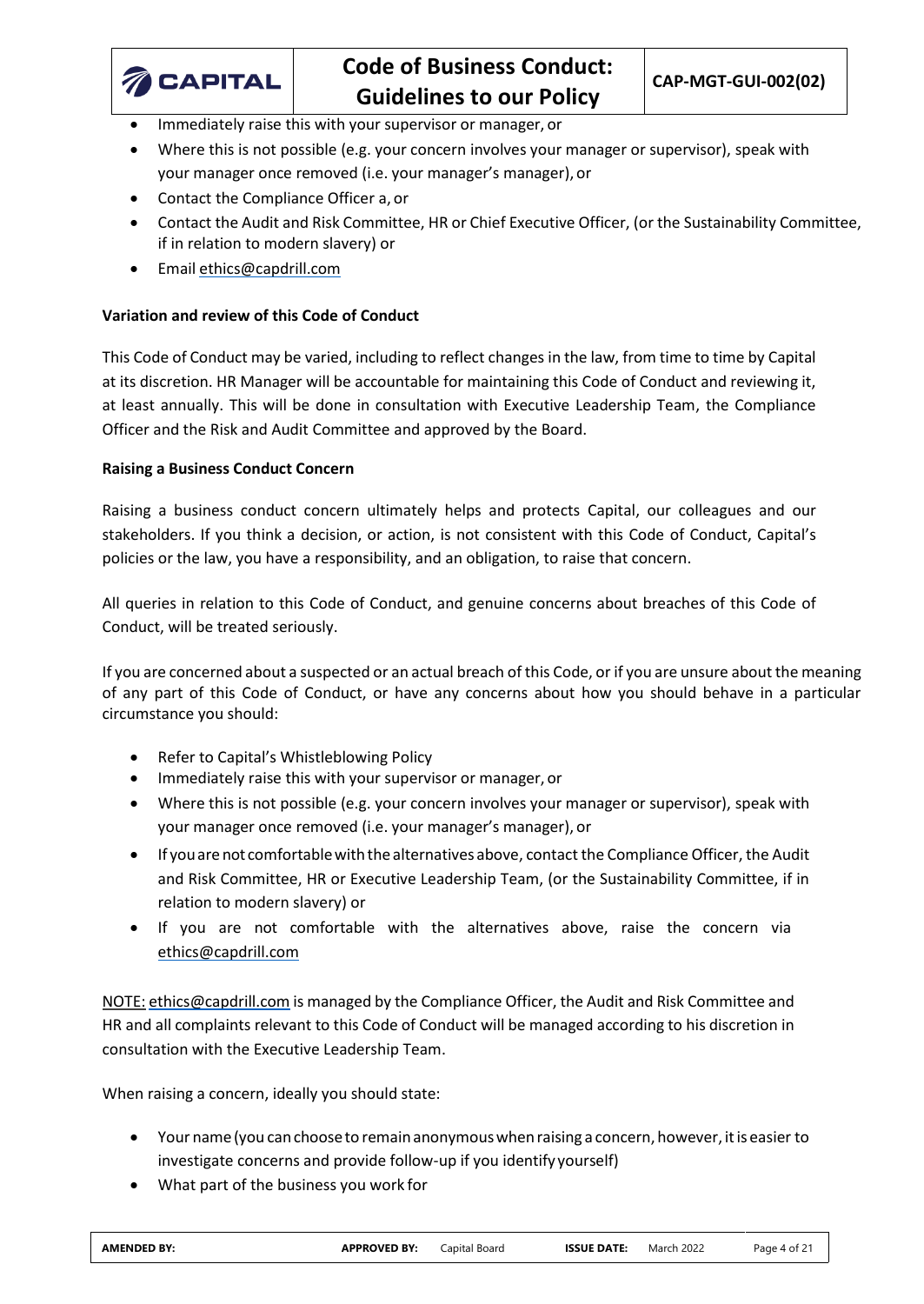

- The nature of the issue
- Who is involved
- What steps you have taken to address the issue, if any

NOTE: Concerns relating to human resources matters should be raised with your supervisor or manager, or their manager/project manager or the HR Manager. Employees should follow the Grievance Procedure for human resources complaints, unless behaviour relates to discriminatory or harassing behaviour.

You do not need to be directly affected by an issue in order to raise it – If you witness or hear of inappropriate behaviour relevant to this Code of Conduct or any of Capital's policies, you must report the matter to **[ethics@capdrill.com](mailto:ethics@capdrill.com)** or your supervisor or manager, or their manager/project manager or the HR Manager/CFO. Failure to do so may lead to disciplinary action that could lead to termination. Furthermore, Capital may be compelled under law to refer you to relevant legal authorities to explain why you did not report such activity.

All issues raised should be on the basis of genuine concern. If anyone knowingly provides false information, makes false allegations, or raises concerns that are mischievous, or done with malicious intent, Capital considers this to be a serious issue and disciplinary action up to, and including, termination of employment may be taken.

Steps to raise a concern/issue:

## Step 1 – Define the Issue

- What is concerning about the situation?
- Who else is involved and (if you are aware) what is their perspective?
- What involvement, if any, have you had with the situation?

## Step 2 – Identify the underlying policies, principles and values

- How do the laws of the relevant operating country require you to behave?
- If there is no relevant law how does this Code of Conduct or any of Capital's policies require you to behave?
- If this Code of Conduct and Capital's policies do not deal with the issue how do our values require you tobehave?

# Step 3 – Consider your option

- What are the alternative options in this situation?
- For each of those options, do they conflict with any aspect of our policies, principles or values?
- How might they affect Capital and our stakeholders, and what are the potential consequences?
- When you have reviewed your options, consider obtaining a second opinion from an independent, trusted person.

# Step 4 – Make the right choice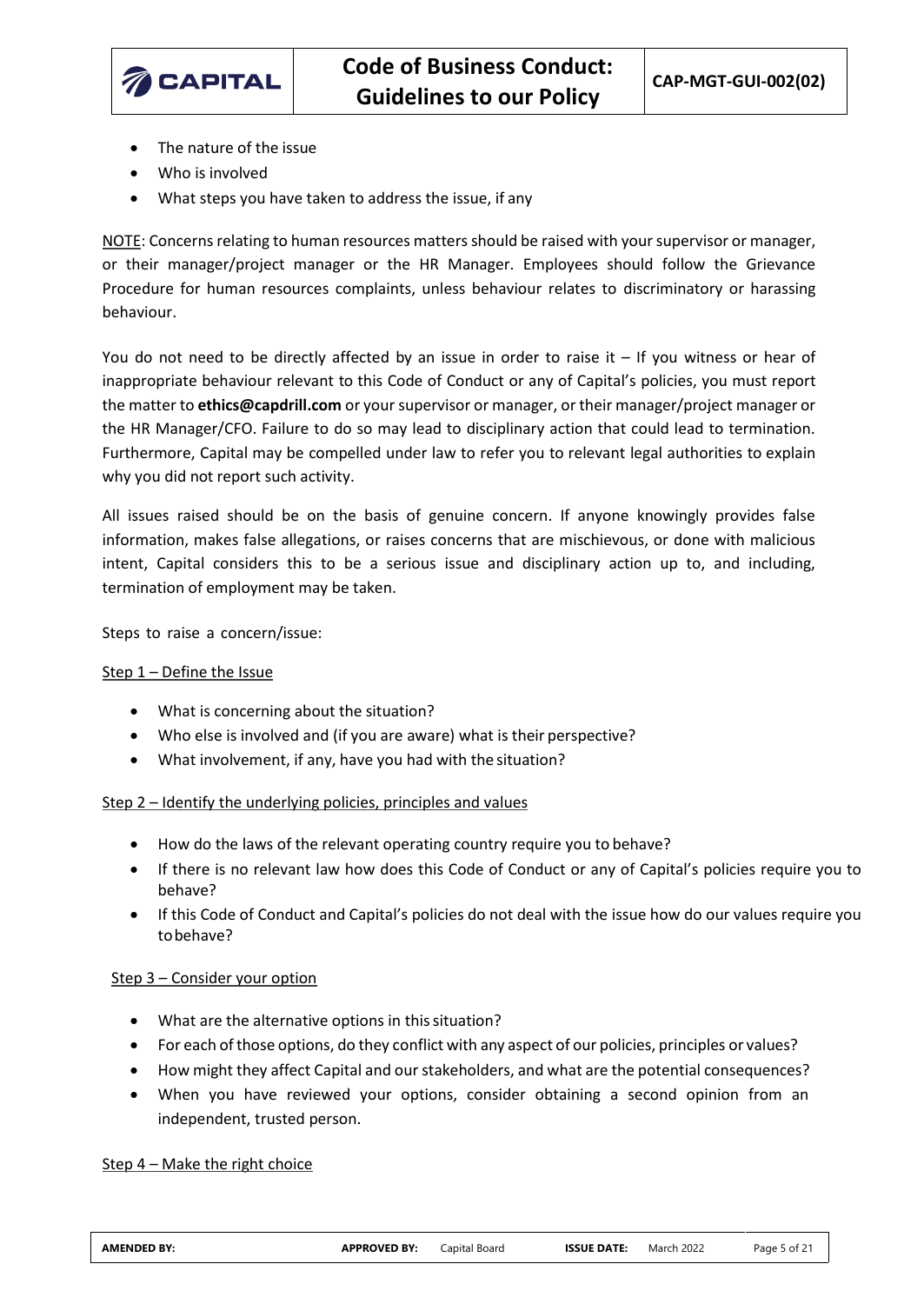

You need to be able to justify your actions and, in turn, be able to show that they are consistent with our policies, principles and values.

If you are in any doubt, please raise your concern with your supervisor or manager, or as otherwise outlined in this Code of Conduct. Please also refer to Capital's Whistleblowing Policy as necessary.

## **Confidentiality is respected**

When you raise a concern, your identity and the information provided will be dealt with in confidence. There may be circumstances, however, where it will not be practicable for Capital to pursue a concern or to deal with a potential wrongdoer without the identity of the complainant becoming known.

We do not encourage any Employees to make disclosures anonymously. Proper investigation may be more difficult or impossible if we cannot obtain further information from you. It is also more difficult to establish whether any allegations are credible. However, you may choose to remain anonymous when raising a concern (in which case you should advise this at the time you raise your concern). We will discuss with you how we propose to make suitable arrangements to protect disclosure of your identity, subject to any disclosure required to investigate the concern or by law.

#### **Safeguarding against victimization**

Capital does not condone any form of punishment, disciplinary, or retaliatory action being taken against anyone for raising or helping to address a genuinely held business conduct concern. Victimisation is grounds for disciplinary action, including termination of employment.

Should an Employee feel that they have been subjected to victimisation by their manager or any of Capital Employee following the raising of a concern, they should raise it formally using Capital's Grievance Procedure or contact the HR or the Compliance Officer and such concerns will be investigated.

## **Obligations of those responding to concerns or questions about the Code of Conduct**

Supervisors and managers responding to a business conduct concern must:

- Treat all concerns seriously and, where requested in confidence unless disclosure is required for any investigation, or by law
- Respond to issues raised in a prompt and professional way, provide accurate information and advice consistent with this Code of Conduct and Capitals' policies, or seek the advice of the Compliance Officer, the Audit and Risk Committee or the Executive Leadership Team , as necessary, with the right knowledge and objectivity
- Raise any serious business conduct concern to HR or the Compliance Officer

## **Investigations**

All suspected, or actual, reported breaches of this Code of Conduct will be investigated by the HR or the Compliance Officer and/or another suitably skilled resources as approved by the Executive Chairman. The Executive Chairman shall have final decision-making rights on the appointed

investigation leader.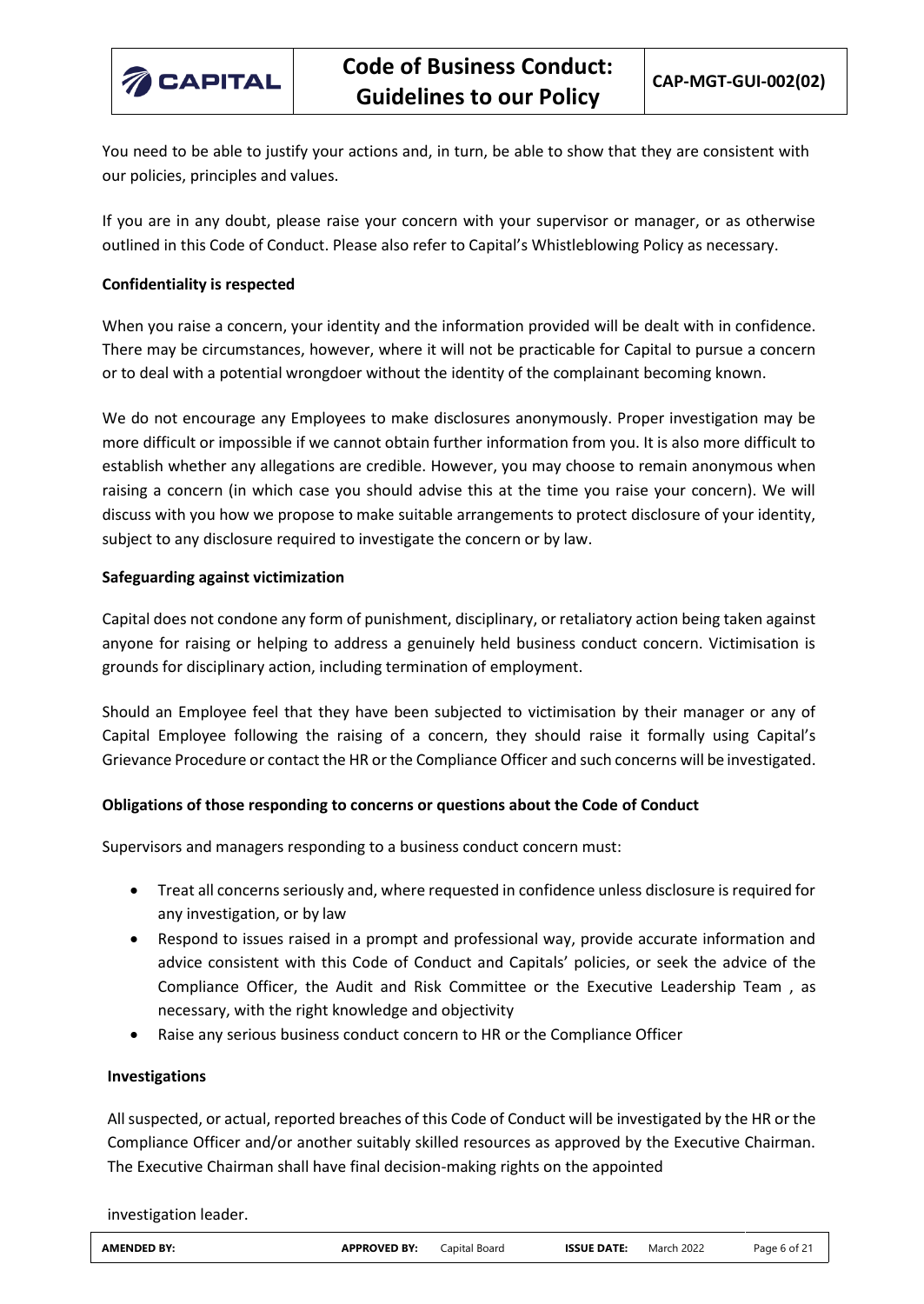

## **Breaches of this Code of Conduct – disciplinary action**

Where, following investigation, when satisfied that a breach of this Code of Conduct has occurred, disciplinary action may be taken. The nature of any action will depend on the seriousness of the breach, and other relevant circumstances. Possible disciplinary action may include one, or a combination, of the following:

- A discussion with a manager and/or human resources person about desiredbehaviour
- Verbal or written warning
- Counselling on misconduct
- Transfer to a position with a lower level ofresponsibility
- Adjustment of remuneration
- Suspension
- Termination of employment
- Referral to external investigatory and enforcement authorities

Where a minor breach of the Code of Conduct has occurred, the nature of any disciplinary or other action will be determined by relevant Project Manager, in consultation with Executive Leadership Team.

## <span id="page-6-0"></span>**4. BEHAVIOUR RISK ASPECT: PEOPLE AND SAFETY**

## <span id="page-6-1"></span>4.1 HEALTH AND SAFETY

Our commitment in contained in the Health, Safety, Environment and Quality Policy. Employees are expected to comply with this policy.

## Your responsibility

All supervisors and managers must:

• Ensure compliance with the Group Health and Safety Policy and Procedures.

All Employees must:

- Be observant of safety issues and comply with safe practices, rather than just going through the motions
- Comply with the Group Health and Safety Policy and Procedures
- Comply with Safety Golden Rules.

# <span id="page-6-2"></span>4.2 WORKING WITH ONE ANOTHER

Capital is committed to providing a positive working environment for all its Employees and an environment where all Employees are treated with fairness and respect. We will uphold international proclaimed human rights and not be complicit in human rights or child employment abuse by knowingly supporting and being involved in such abuse. We also commit to ensuring employment rights and entitlements under law are available and adhered to.

Harassment, or unlawful discrimination, can be due to various reasons, including race, sex, sexual preference, marital status, age, religion, colour, national extraction, social origin, political opinion, physical or mental disability, family or carer's responsibilities, or pregnancy.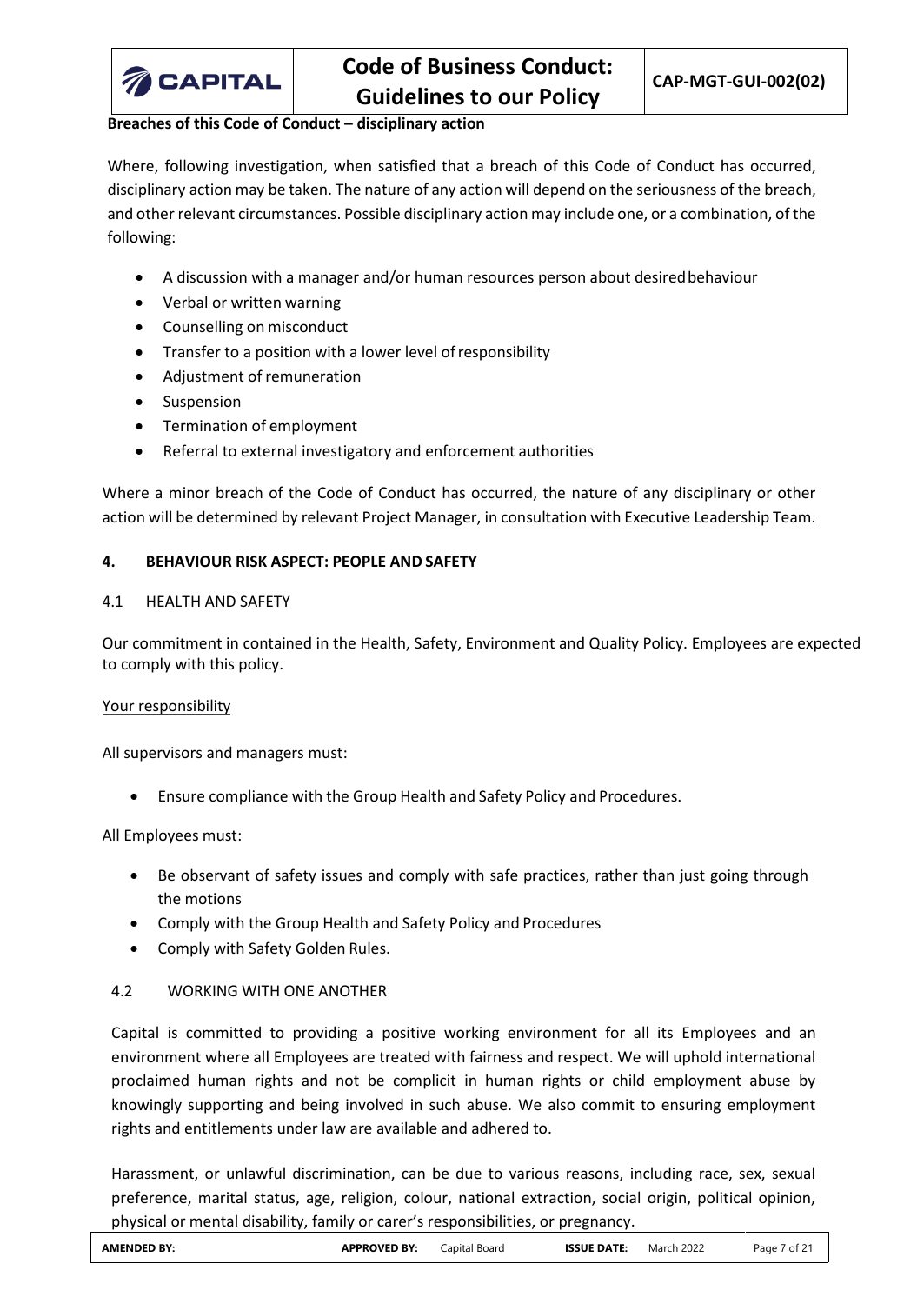

Your responsibility

All supervisors and managers must:

- Treat all Employees fairly and with respect
- Employ people based on their skills, qualifications, abilities and experience, and promote Employees based on their performance and potential on a fairbasis
- Ensure Employees are remunerated in accordance with any relevant remunerationpolicies
- Seek to ensure the work environment is free from unacceptable workplace behaviour such as harassment, unlawful discrimination, bullying, vilification, occupational violence, victimisation or other inappropriate workplace behaviour
- Manage the human rights dimensions of our operations that support the dignity and rights of the Employees and the communities in which we work

All Employees must:

- Comply with Workforce Diversity Policy
- Treat other Employees fairly and with respect
- Act with honesty, integrity and fairness
- Be reliable and conscientious
- Demonstrate loyalty and commitment to Capital
- Respond constructively to valid complaints or criticism
- Comply with all relevant rules, including any policies or procedures in relation to smoking, alcohol and drugs in the workplace
- Not engage in any form of unacceptable workplace behaviour including harassment, unlawful discrimination, bullying, vilification, occupational violence or other inappropriate workplace behaviour
- Unacceptable workplace behaviour includes acting, or allowing or encouraging others to act, in a way which is inappropriate. Some examples of inappropriate workplace behaviour include:
	- o Intimidating, hostile, derogatory, contemptuous or otherwise offensive conduct or remarks directed at a person
	- $\circ$  Written or graphic material displayed or circulated in workplaces that denigrates or shows hostility, or aversion, toward an individual, or group, or which is generally offensive
	- $\circ$  Sexual harassment, including unwelcome sexual advances, requests for sexual favours, and other verbal, written, emailed or physical conduct of a sexual nature.

If, at any time, you believe that you are being subjected to unacceptable workplace behaviour, or if you become aware of such conduct being directed at someone else, you should bring it promptly to the attention of your supervisor or manager, or human resources representative.

# <span id="page-7-0"></span>4.3 PERSONAL INFORMATION AND PRIVACY

Capital regards the fair and lawful treatment of personal information as being of utmost importance.

"Personal information" means documents and information relating to an individual who can be

| <b>AMENDED BY:</b> | <b>APPROVED BY:</b> | Capital Board | <b>ISSUE DATE:</b> | March 2022 | Page 8 of 21 |
|--------------------|---------------------|---------------|--------------------|------------|--------------|
|                    |                     |               |                    |            |              |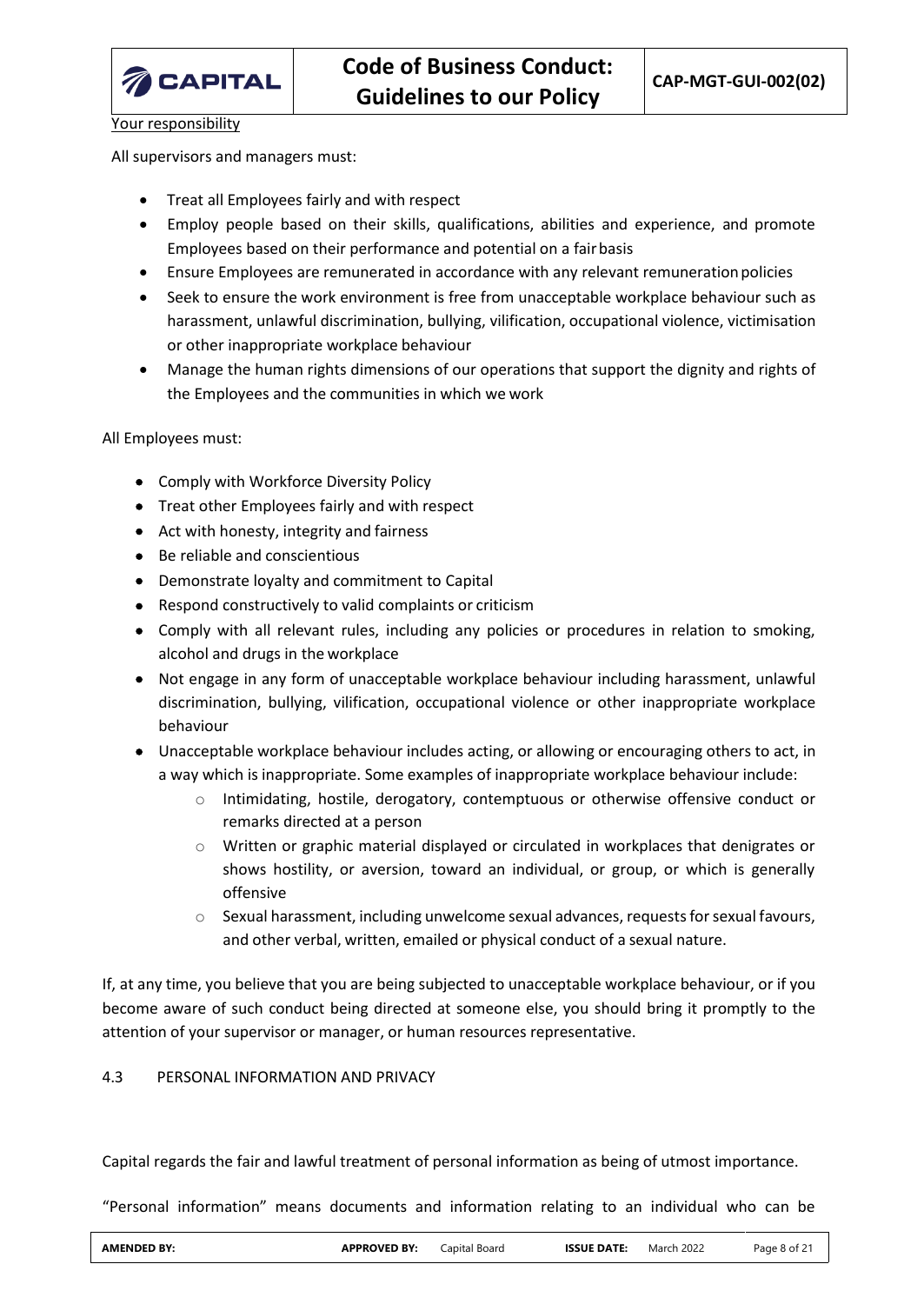

identified by that documentation or information alone, or in combination with other documents and information which is in the possession of a member of the Capital.

With respect to personal information, Capital will:

- Only collect such documents and information as necessary for business purposes, in a fair and lawful manner
- Protect such documents and information and, unless otherwise agreed by an individual, not disclose it for any purpose other than the purpose for which it was collected, or as required by law

## Your responsibility

You must always respect the privacy of other people and comply with applicable privacy laws. In this respect, you must only:

- Collect and use personal information that is necessary for business purposes
- Collect personal information by lawful, fair and unobtrusive means
- Collect sensitive information with the individual's consent, where necessary
- Disclose information to third parties with consent or where required by law to do so

# <span id="page-8-0"></span>**5. BEHAVIOUR RISK ASPECT: THE ENVIRONMENT AND THE COMMUNITY**

## <span id="page-8-1"></span>5.1 RESPECT THE ENVIRONMENT

Capital is committed to delivering our projects, services and all of our business activities in a manner that both respects the environment and contributes to the sustainability of our business.

All Employees must comply with Security, Community & Social Responsibility Policy.

## Your responsibility

You must:

- Take responsibility for endeavoring to ensure that our works meet applicable environmental laws, regulations and contractual obligations
- Take all practicable steps to prevent adverse environmental impacts, or events, and provide appropriate responses to address any events that do occur
- Stop work immediately and take other necessary action to prevent / respond to environmental incidents
- Report any environmental incident immediately in accordance with the Capital Limited procedures.

## **Recognise the Needs of the Community**

Capital understands that wherever we operate we potentially impact the local community. We are committed to building relationships and working collaboratively within the communities in which we work.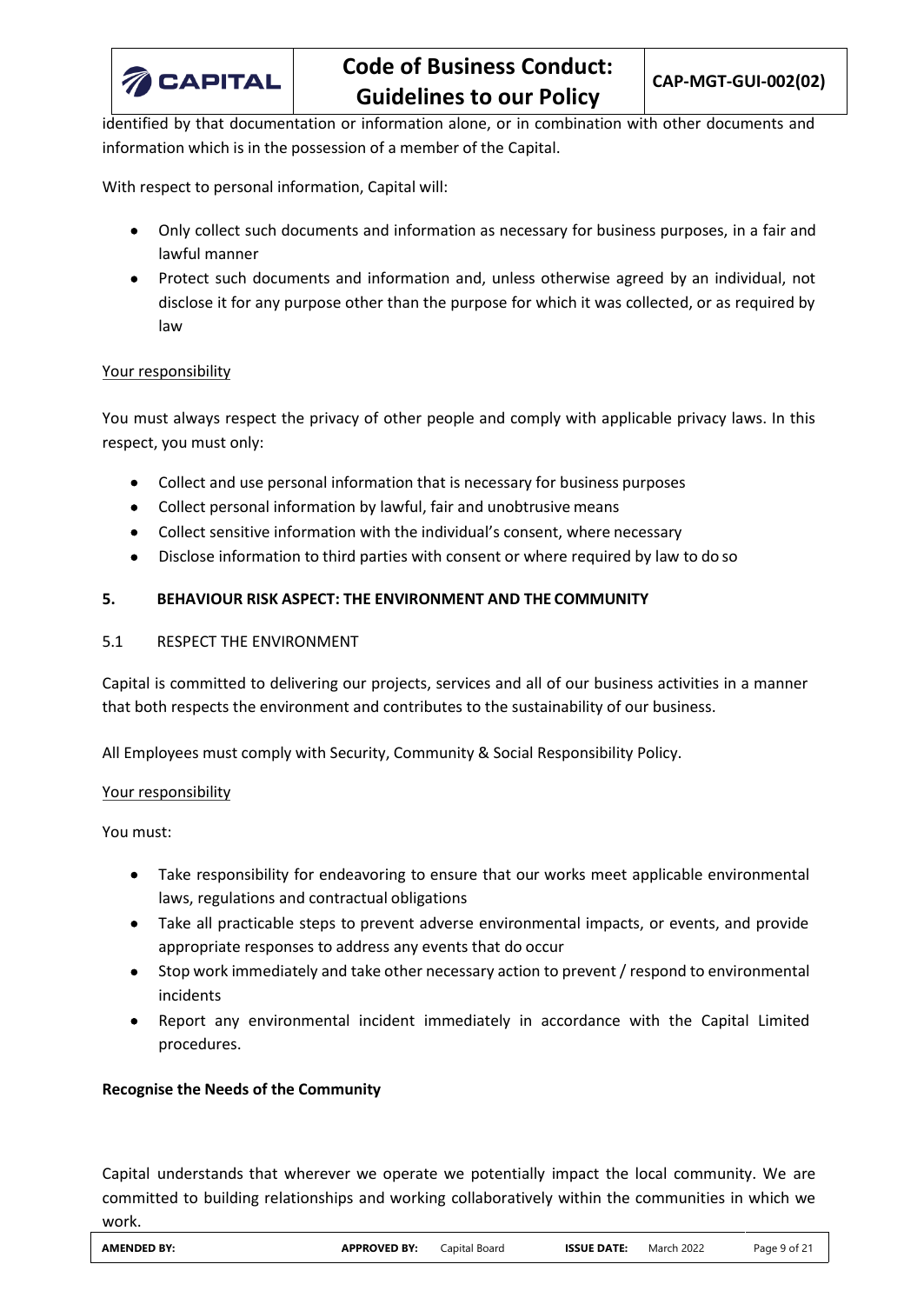

Your responsibility

## You must:

- Take a socially responsible approach to our business
- Respect the interests of our local communities
- Implement Capital Limited's Security, Community & Social Responsibility Policy and comply with all relevant Capital Limited procedures

# <span id="page-9-0"></span>5.2 SPONSORSHIPS AND CHARITABLE DONATIONS

Capital will support local community groups and charities through sponsorships and donations, which are legal and ethical, with the prior written approval of the Compliance Officer. Please refer to Capital's Anti-Bribery, Anti-Corruption and Anti-Facilitation of Tax Evasion Policy for further information.

In general, Capital will not sponsor or provide donations to, or in respect of, the following:

- Individuals, other than through organized events or specific scholarships, traineeships and bursaries
- Initiatives or organizations not aligned with this Code of Conduct or any of Capital's policies
- Projects or events not relevant to our geographical areas of operation
- Charities which are politically affiliated
- Government agencies
- Any political candidate, party or committee

## <span id="page-9-1"></span>**6. BEHAVIOUR RISK ASPECT: ETHICAL BUSINESS PRACTICES**

## <span id="page-9-2"></span>6.1 BRIBERY, CORRUPTION AND FACILITATION OF TAX EVASION

Capital prohibits bribery, corruption and tax evasion in all forms, whether directly or through a third party. We uphold all laws relevant to countering bribery, corruption and tax evasion, including (under the laws of England & Wales) the Bribery Act 2010 and the Criminal Finances Act 2017.

All Employees must comply with Capital's Anti-Bribery, Anti-Corruption and Anti-Facilitation of Tax Evasion Policy. Please refer to the Policy for further information.

Bribery is offering, promising, giving or accepting any financial or other advantage, including excessive entertainment, to induce the recipient or any other person to act improperly in the performance of their functions, or to reward them for acting improperly, or where the recipient would act improperly by accepting the advantage.

Corruption is the abuse of a position of employment, authority, or trust (including Government or company positions) to gain an advantage directly or indirectly for private gain.

Tax evasion means the offence of cheating the public revenue or fraudulently evading tax, and is a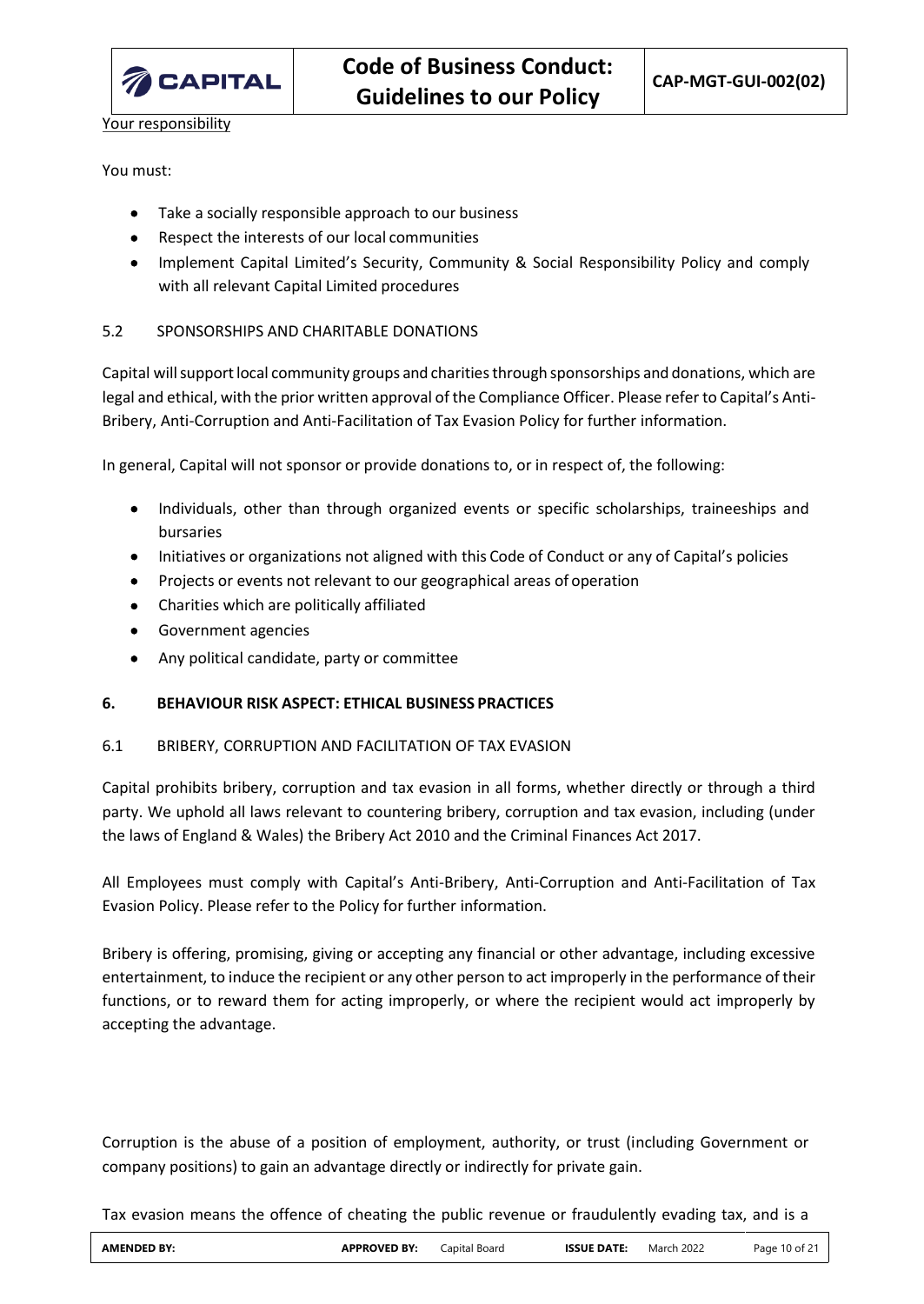

# **Code of Business Conduct: Guidelines to our Policy**

criminal offence. The offence requires an element of fraud, which means there must be deliberate action or omission with dishonest intent. Tax evasion facilitation means being knowingly concerned in, or taking steps with a view to, the fraudulent evasion of tax (whether UK tax or tax in a foreign country) by another person, or aiding, abetting, counselling or procuring the commission of that offence.

Capital also prohibits making "facilitation payments", even where permitted under local laws. Facilitation payments are typically payments involving small sums to an individual within government, or other public authority, or within a private entity to obtain routine services that are not related to obtaining an undue advantage.

## Your responsibility

In general, you must never use company or personal resources to:

- Engage in any form of bribery, corruption or facilitation of tax evasion
- Make a facilitation payment
- Authorise, undertake or participate in schemes to give any improper benefit, kick-back or secret commission to anyone
- Offer, promise or give a cash or cash equivalent payment of any kind to a government official or to any other person for the purpose of obtaining improper advantage
- Use any third party to do something that is prohibited
- Give anything of value to any third party when there is any suspicion that the third party, will engage in bribery, corruption or other prohibited conduct in relation to Capital

## You must:

- Be aware that gifts and hospitality, agency arrangements, and charitable contributions may, in certain circumstances, constitute, or give the appearance of bribery and as such need to be carefully considered so that this does not occur
- Report requests for any improper payments to your supervisor without delay
- If you have any doubt about the legitimacy of a payment or gift that you have been requested to make, immediately seek the advice of the Compliance Officer
- Communicate the requirements of Capital's Anti-Bribery, Anti-Corruption and Anti-Facilitation of Tax to Connected Third Parties, and where possible, impose appropriate standards on the Connected Third Party by contract and ensure that their activities are appropriately monitored over the life of the contract
- Ensure all transactions are accurately recorded in reasonable detail in the books
- Plan against circumstances where bribery, corruption or facilitation of tax evasion may occur
- Report any bribery, corruption or facilitation of tax evasion concerns immediately so that appropriate action can be taken
- If you are a manager, identify and assess potential risks for bribery, corruption or facilitation of tax evasion.

#### <span id="page-10-0"></span>6.2 GIFTS AND HOSPITALITY

Gifts and entertainment given and received with the intention of unduly influencing business decisions

| <b>AMENDED</b><br>۱BY: | <b>APPROVED BY:</b> | Lapital<br>Board<br>$\sim$ $\sim$ $\sim$ $\sim$<br>-- | <b>ISSUE DATE</b><br>____ | $\sim$<br>March <sub>.</sub><br>2022 | <u>. п. </u><br>Page<br>Ωt |
|------------------------|---------------------|-------------------------------------------------------|---------------------------|--------------------------------------|----------------------------|
|------------------------|---------------------|-------------------------------------------------------|---------------------------|--------------------------------------|----------------------------|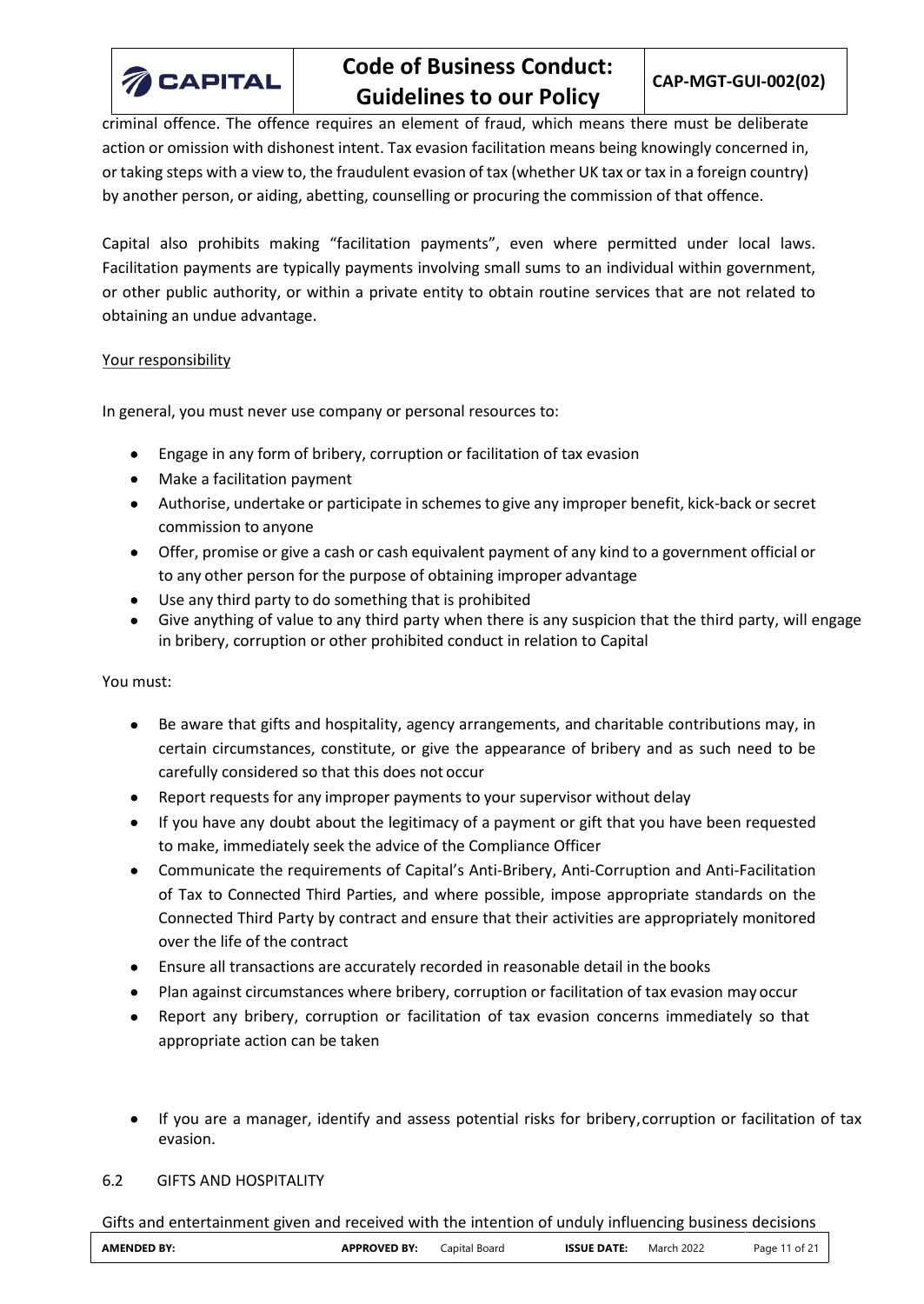

are a form of bribery and are prohibited.

All Employees must comply with Capital's Anti-Bribery, Anti-Corruption and Anti-Facilitation of Tax Evasion Policy. Please refer to the Policy for further information.

Your responsibility

You must:

- Comply with our Gifts and Hospitality procedure as set out in Capital's Anti-Bribery, Anti-Corruption and Anti-Facilitation of Tax Evasion Policy when offering or accepting gifts and hospitality in order to protect yourself and Capital against allegations of improper behaviour, conflict of interest or bribery
- If uncertain of the appropriateness of a gift or hospitality disclose it to your supervisor or manager
- Never request a gift or hospitality of any kind from a Connected Third Party

# <span id="page-11-0"></span>6.3 WORKING WITH CLIENTS AND CONNECTED THIRD PARTIES

Wherever possible, Capital seeks to establish a collaborative relationship with clients (including prospective clients) and Connected Third Parties. We recognise we work in countries where corruption, bribery, tax evasion and other unethical behaviour varies to differing levels.

Notwithstanding this, as we choose to focus on emerging markets, the integrity of our Employees is critical to our reputation within the industry.

In general terms, Capital seeks to work with clients and Connected Third Parties who share our commitment to:

- Lawful business practices conducted according to a high standard of ethical behaviour and conduct.
- Providing a safe and healthy workplace.
- Minimising the impact on the environment.
- Management practices that respect the rights of all Employees and the local community.
- implementing and enforcing effective systems and controls to ensure modern slavery is not taking place anywhere in its own business

Your responsibility

You must:

• Not engage in any activity directed by a client (including prospective client) if it breaches our Code of Conduct or any of Capital's policies. Immediately report your concern to your Project Manager, Executive Leadership Team or the Compliance Officer (or the Sustainability Committee, if in relation to modern slavery) in order to ensure an assessment of the directed behaviour occurs and the integrity of all parties remains in-tact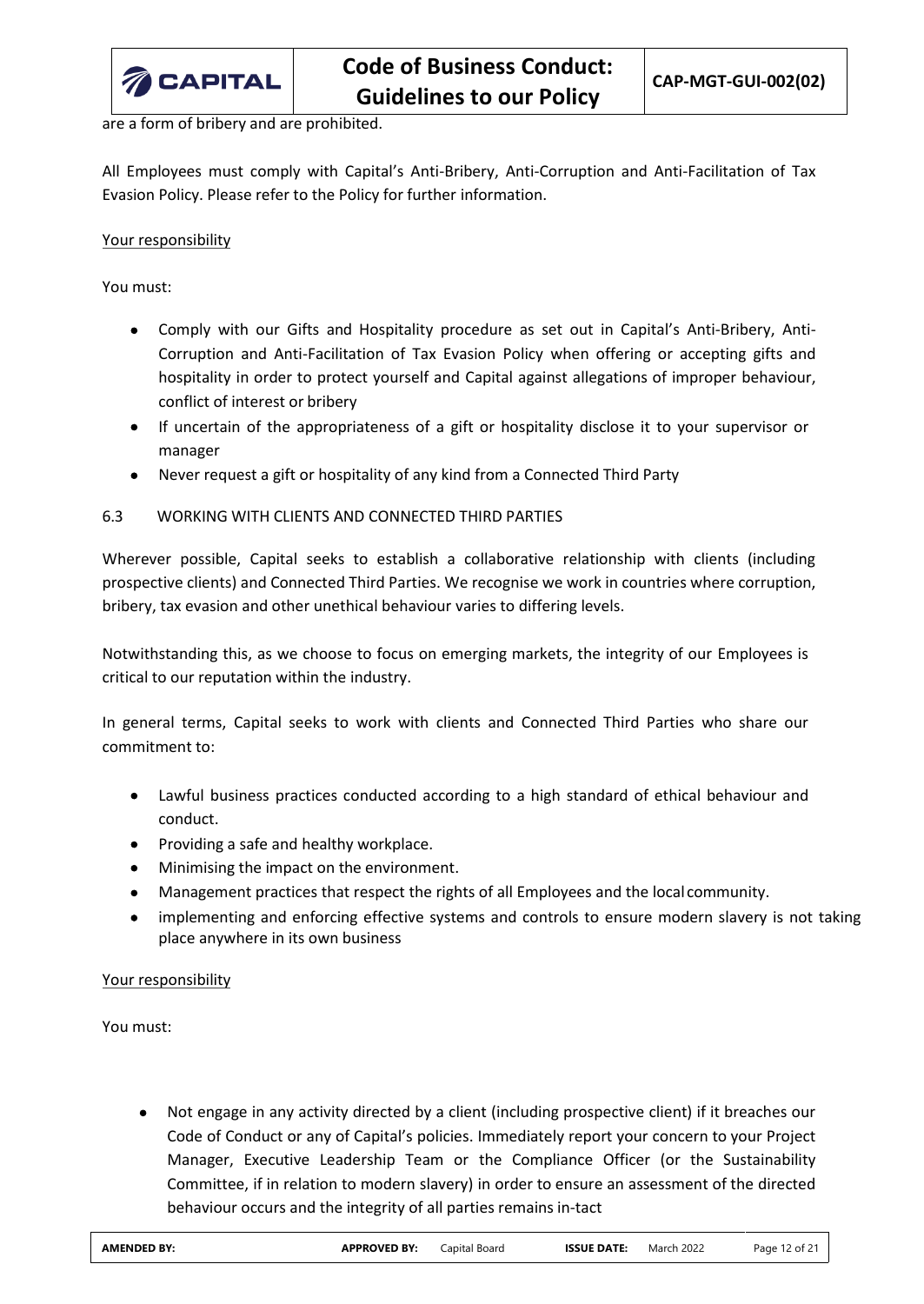

- Comply with Working with Subcontractors and Other Third Parties Procedure before selecting and engaging a Connected Third Party. This is to ensure you determine they do not present unacceptable reputational risks, including bribery or corruption, tax evasion, political, security, trade sanction, international boycott, modern slavery or other such risks. The enquiries will vary but will typically seek to ensure that:
	- $\circ$  The party is reputable, competent and qualified to perform the work for which it is being hired
	- $\circ$  The compensation sought is reasonable (in line with industry standards) and commensurate with services provided
	- $\circ$  The proposed arrangement complies with all applicable legal requirements
	- $\circ$  There is no conflict of interest that would make engagement of the party inappropriate (for example, an outside interest or association of the responsible person with the third party, or the third party is a government official, or a close relative of a government official).
- Where such enquiries result in negative indicators or "red flags", then an assessment process, which is recorded, should be undertaken which involves the Compliance Officer, or the Executive Leadership Team (or the Sustainability Committee, if in relation to modern slavery).
- Only make procurement decisions based on the best value received, taking into account the merits of price, quality, performance, capability and suitability
- If you are aware of, or suspect, improper behaviour by a Connected Third Party, take action to investigate and rectify the situation
- Only engage Connected Third Parties through a formal written contract, which must be approved in accordance with the relevant delegated authorities and comply with Capital's Anti-Slavery, Anti-Bribery and Anti-Facilitation of Tax Evasion Policy and Anti-Slavery and Human Trafficking Policy
- Take special care when engaging Connected Third Parties. All agreements with Connected Third Parties must be reported to the Compliance Officer and approved by respective Executive Leadership Team head and in accordance with Capital's policies. Agreements with Connected Third Parties should also be referred to the Sustainability Committee, as necessary (please refer to the Anti-Slavery and Human Trafficking Policy). There must be transparency and accurate reporting of all agency fees and the services provided
- Confirm that any Connected Third Party understands Capital's expectations, its policies and this Code of Conduct and is contractually bound to meet standards consistent with this Code of Conduct and Capital's Policies, where possible.

Wherever a member of the Capital has a controlling position in a joint venture or other similar arrangement, then we require that the standards of behaviour contained in this Code of Conduct and Capital's policies be adopted. In all other circumstances, we will seek to influence other members included in the joint venture to adopt such standards.

The standards of behaviour contained in this Code of Conduct and Capital's Polices must never be waived. If local conditions make it difficult to find third parties who meet our criteria, or you have any doubt about the use or behaviour of third parties, discuss the matter with a relevant senior manager, the Compliance Officer or Executive Leadership Team.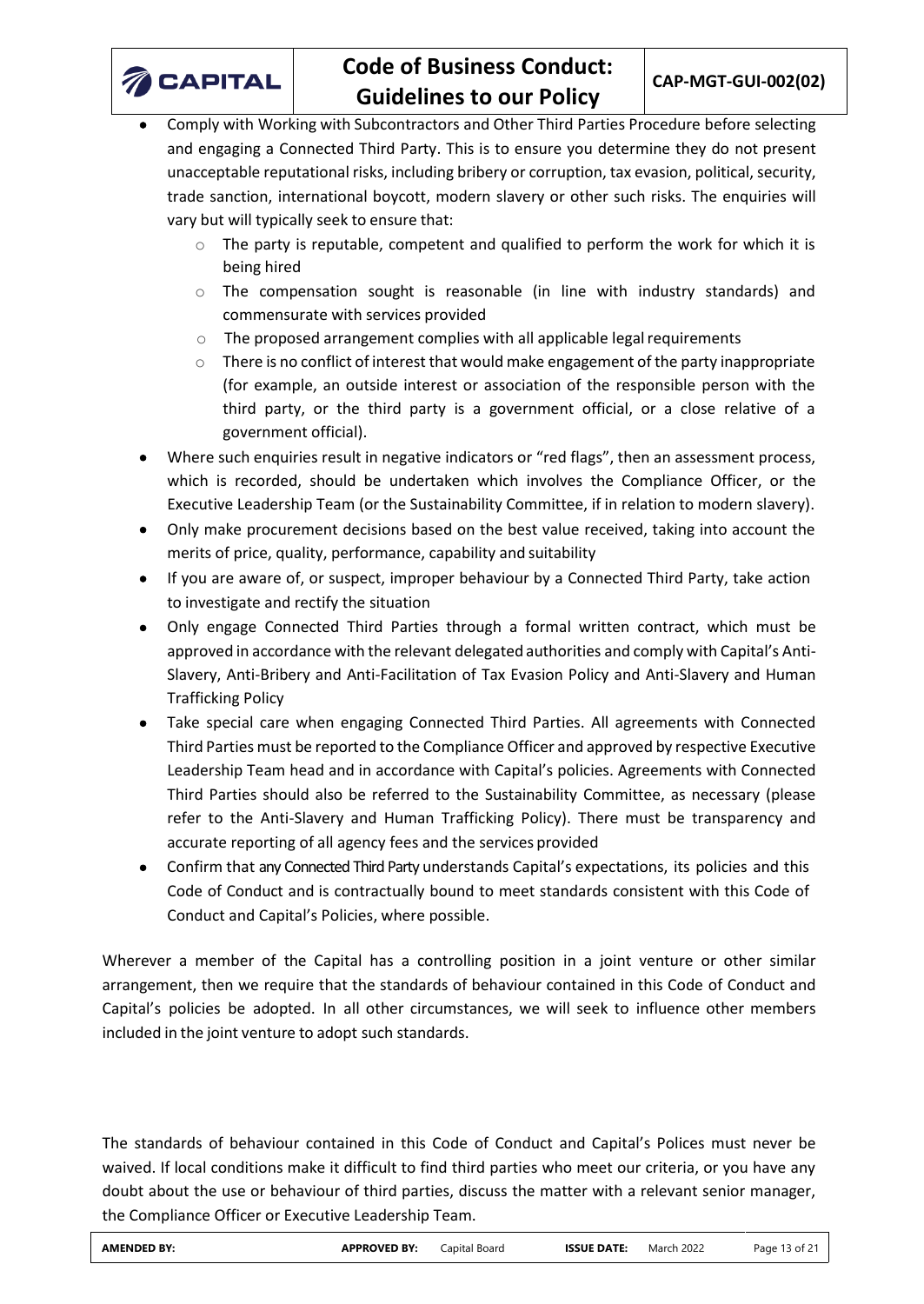

#### <span id="page-13-0"></span>6.4 CONFLICTS OF INTEREST

All Employees must ensure their personal activities and interests do not conflict with their responsibilities to the Capital. Where an unavoidable conflict arises it must be actively managed.

A conflict of interest arises when an Employee has a personal interest in a business decision in which they are involved which affects or could affect his or her judgment, objectivity, independence, or prejudice the interests of Capital.

Conflicts of interest can arise in many ways, but common examples involve Employees:

- Holding outside jobs and affiliations
- Being influenced by or influencing jobs and affiliations of closerelatives
- Holding investments in our clients or our majorsuppliers
- Offering or accepting gifts and hospitality
- Pursuing business opportunities with Capital for personal gain

#### Your responsibility

You must disclose any conflict of interest or potential conflict of interest that affects you to your supervisor or manager.

All supervisors and managers must ensure that conflicts of interest which are brought to their attention are reviewed in a fair and timely manner, and that the outcome is advised to the Employee.

You must:

- Avoid any business dealings and personal relationships that cause, or may cause, or create the appearance of a conflict with your obligations to Capital
- Remove yourself from any decision-making process where you have an interest that influences, or may be perceived as influencing, your ability to make an objective decision and to fulfil your responsibilities to Capital
- Not be directly involved in the potential employment or employment of a relative, close friend or associate – this should be undertaken by management that is independent of any relationship
- Promptly advise your supervisor or manager in writing of any outside activities, financial interests or relationships that may involve you either in an actual conflict of interest or the appearance of one.

## <span id="page-13-1"></span>6.5 ANTI-COMPETITIVE CONDUCT

Capital is committed to the principles of free and fair competition. Capital will always compete vigorously but fairly, and comply with all applicable competition laws.

Capital is committed to not engaging in anti-competitive conduct including: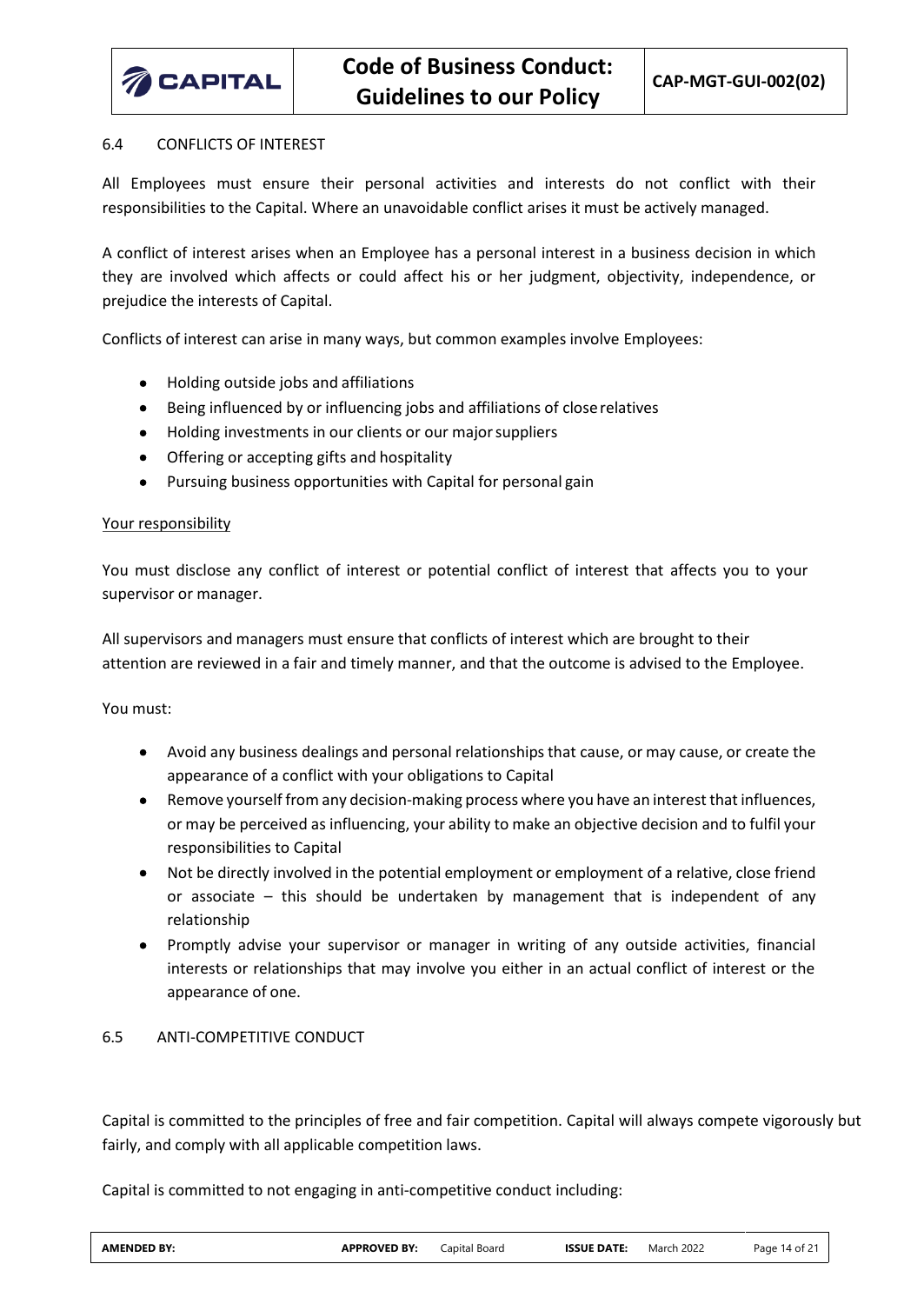

- Behaviour in collusion with competitors referred to as "cartel behaviour" whichincludes:
	- $\circ$  Price fixing agreements involving fixing the selling price to a customer or the buying price to be paid to suppliers, including agreeing maximum or minimum prices formulae for pricing or discounting goods and services and agreed rebates and allowances or credit terms.
	- $\circ$  Output restrictions agreements between competitors to prevent, restrict or limit production, capacity or supply of goods or services.
	- $\circ$  Allocating customers, suppliers or territories agreements between competitors to divide or allocate customers, suppliers or territories among themselves.
	- $\circ$  Bid rigging or collusive tendering agreements between competitors in order to ensure that bids for a tender are submitted (or withheld) in a manner agreed by the bidding participants.
- Exclusionary provisions agreements between competitors which have the purpose of preventing, restricting or limiting dealings with a particular person or class of persons (e.g. agreeing not to supply or acquire goods or services from a particular person).
- Arrangements that substantially lessen competition  $-$  the making or giving effect to any contract, arrangement or understanding which has the purpose or likely effect of substantially lessening competition.
- Misuse of market power, e.g.:
	- o Taking advantage of a substantial degree of market power, or
	- $\circ$  Having a substantial market share and engaging in below cost pricing for a sustained period, for the purpose of substantially damaging a competitor, preventing the entry of a person into a market or deterring or preventing a person from engaging in competitive conduct.
- Unconscionable conduct taking advantage of someone's inability to look after their own interests, particularly relevant in consumer transactions.
- Misleading or deceptive conduct behaviour is misleading or deceptive if it is untrue or conveys an untrue impression irrespective of what was intended to beconveyed.

In some cases, these requirements may be greater than required by local law. In such cases, compliance with these requirements takes precedence over local law.

The consequences of ignoring laws in relation to anti-competitive practices may be serious. Capital and its Employees may be subject to criminal and civil proceedings resulting in damage claims, significant fines and possibly imprisonment. The reputation of Capital may also be damaged through adverse publicity and jeopardising customer and public goodwill.

# Your responsibility

You must:

- Fully comply with both the spirit and the letter of the applicable competition laws
- Maintain the independence of Capital in respect of judgement in pricing, marketing and selling of our services and never engage in anti-competitive conduct
- Consider the appearance and implications of interacting with a competitor, whether in a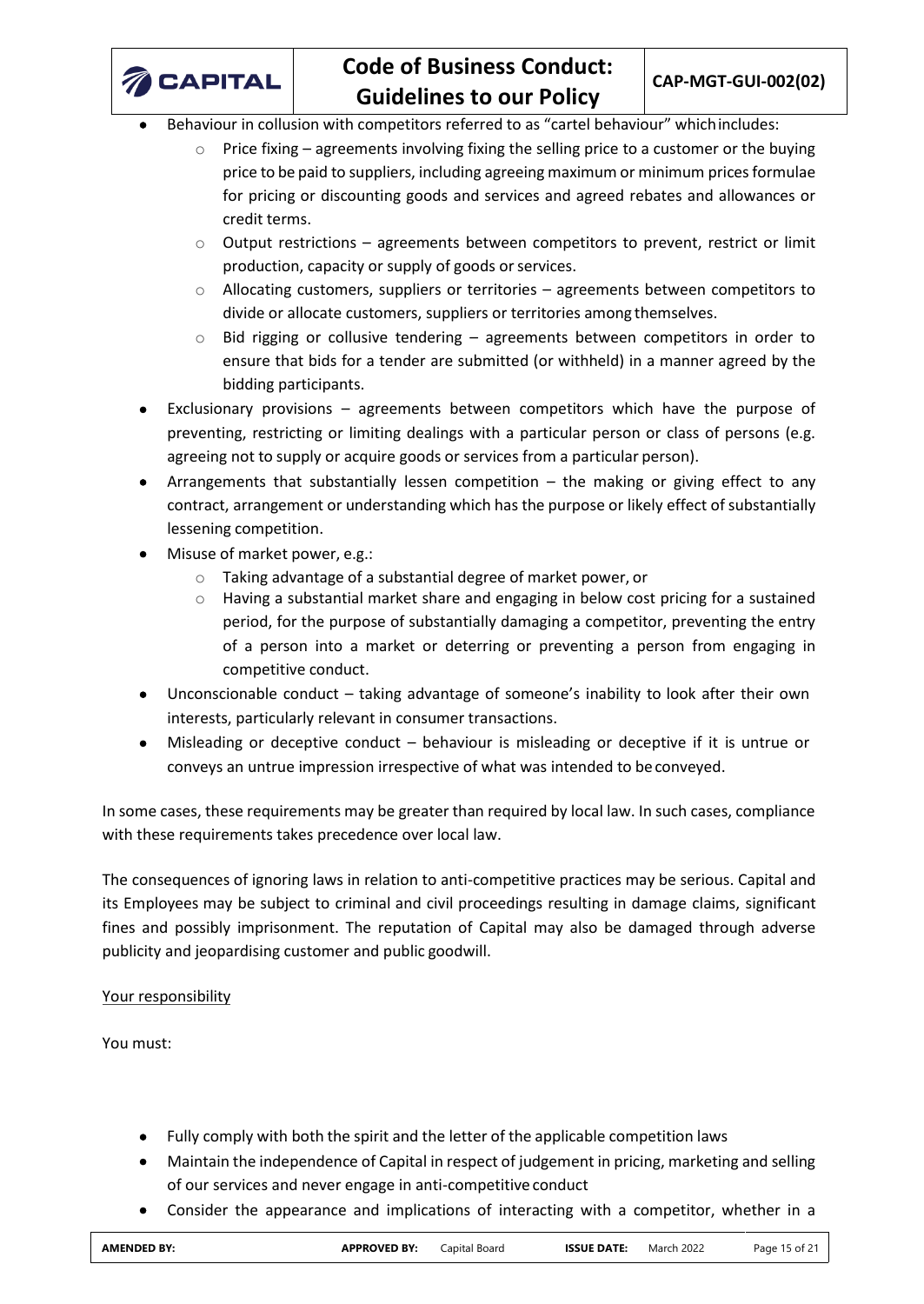

business or personal setting. Avoid any action from which anti-competitive conduct could be implied

- Not obstruct a competition authority by providing false or misleading information, concealing or destroying documents, or alerting any third party to the fact of aninvestigation
- Maintain ethical and honest communications
- Not knowingly provide incorrect information
- Not knowingly withhold information
- Not allow Connected Third Parties to labour under a misapprehension
- Not coerce, bully, harass, threaten or extort Connected Third Parties.

Employees with responsibilities for procurement should be alert to instances where Capital may be subjected to anti-competitive behaviour by third parties who supply products and/or services to Capital. If you have concerns in regard to this, they should be raised with Executive Leadership Team.

# <span id="page-15-0"></span>6.6 ACCURACY OF REPORTING AND DISCLOSURE

All information created and maintained as a result of the business activities of the Capital must accurately reflect the underlying transactions and events.

Capital Limited's policy is to:

- Comply with all applicable rules, laws and regulations in relation to business reporting in each jurisdiction in which it operates.
- Follow procedures to ensure transactions are properly authorised, and accurately and completely recorded in the relevant accounts and records, as required by law and applicable Capital procedures.
- Retain and dispose of the data it creates according to Capital policy and applicable laws and regulations.

The Chief Financial Officer and others responsible for the accuracy of financial reporting have an additional responsibility to ensure that adequate internal controls exist to achieve truthful, accurate, complete, consistent, timely and understandable financial and management reports.

## Your responsibility

You must:

- Always follow the applicable reporting standards and processes applicable for yourbusiness.
- Never falsify, conceal, alter, or otherwise tamper with information, or create misleading information
- Such conduct may constitute fraud, and can result in civil or criminal liability for you and for Capital
- Not misrepresent financial transactions or any other transactions or events, as this may constitute falsification of company records. Such conduct may constitute fraud, and can result in civil or criminal liability for you and for Capital
- If you have any concerns about the validity of any reporting process or record-keeping activity,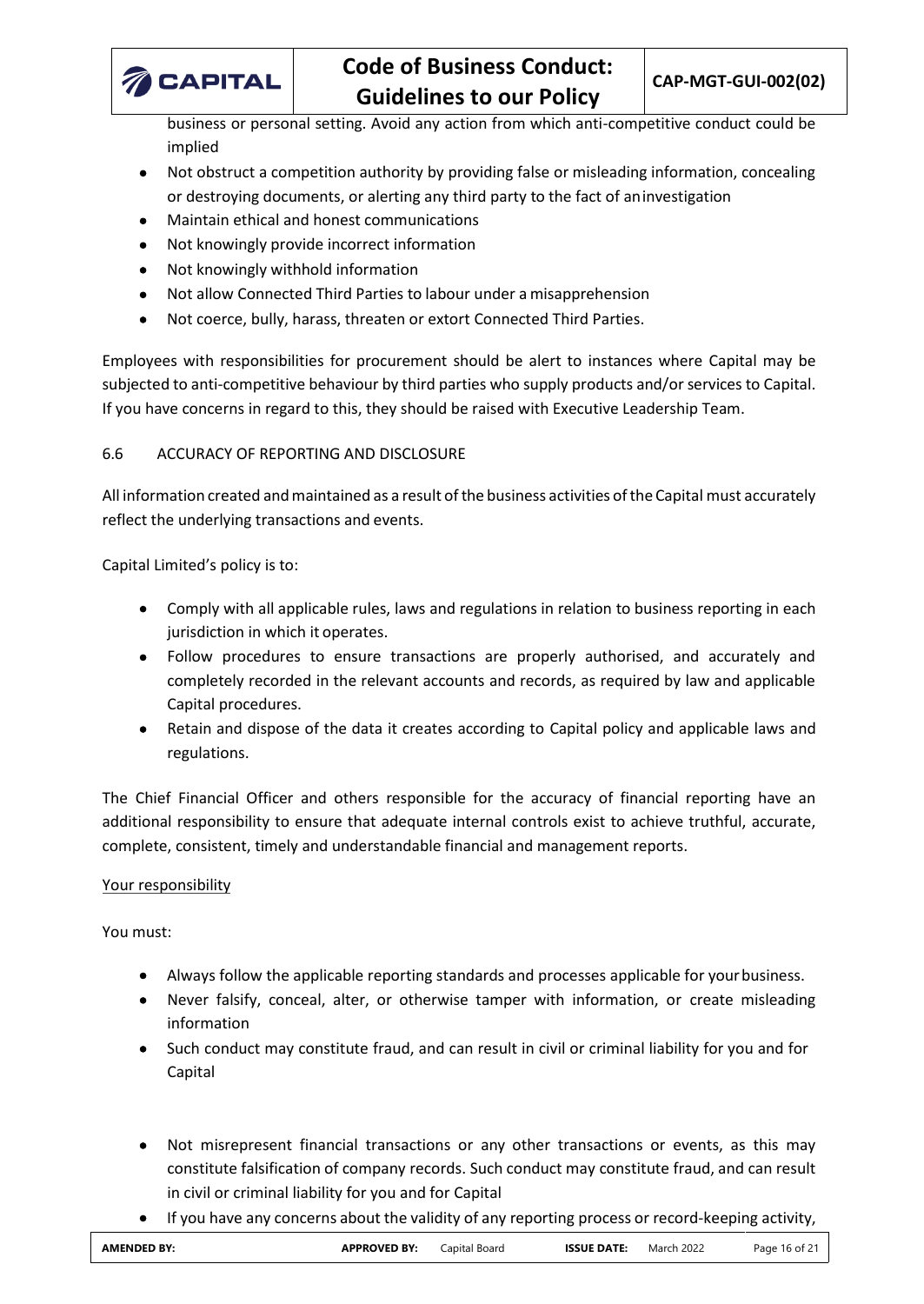

or believe you are being asked to create false or misleading information, you must immediately report those concerns to your supervisor or manager or Chief Financial Officer or relevant Executive Leadership Team

• Not destroy, deface, or make unrecoverable documents that are, or are likely to be, the subject of litigation or any regulatory investigation.

## <span id="page-16-0"></span>6.7 USE OF INFORMATION AND COMMUNICATIONS TECHNOLOGY

All computer hardware, software and systems are the property of Capital and are provided to benefit Employees of Capital for legitimate business purposes. All Employees are expected to comply with the IT and Communications Policy.

"Information technology and communications systems" (ITCS) includes all computing equipment together with the use of all associated networks, internet access, email, hardware, mobile devices dialin & remote access, VOIP, data storage, computer accounts, software (both proprietary and those developed by the company), telephone services, including voice mail, and socialmedia.

## Your responsibility

Employees using ITCS of Capital Limited must comply with the following regulations:

- The ITCS facilities are provided for employment and related purposes. They must not to be used for excessive personal communication or unlawful or unapproved activities
- Capital is committed to correct software licensing. No software is to be installed on the computer network or individual computers without the knowledge and approval of the person responsible for ITCS in your business
- Objectionable or offensive material is not to be accessed by, created or placed on or transferred using company ITCS
- To the extent permitted by law, Capital reserves the right to monitor or audit use of the ITCS of Capital and to access, review and disclose data stored on Capital's systems for maintenance, business needs, investigation of suspected or reported breaches of the policy, or breaches of the law or to meet a legal or policyrequirement
- The ITCS must not be used to harass, bully, vilify, coerce or unlawfully discriminate against others
- The ITCS must not be used for hacking or any other unlawful purpose
- The ITCS facilities must not be used to make statements prejudicial to Capital's interests.

## <span id="page-16-1"></span>**7. BEHAVIOUR RISK ASPECT: GOVERNMENT, MEDIA AND INVESTORS**

## <span id="page-16-2"></span>7.1 WORKING WITH GOVERNMENTS

Capital Limited respects the authority of governments wherever it conducts business, and will maintain open and constructive relationships with governments and their agencies.

The ability of Capital Limited to conduct business is directly affected by government decision making in the countries in which it operates. As such, Capital Limited seeks to have open and constructive relationships with those governments.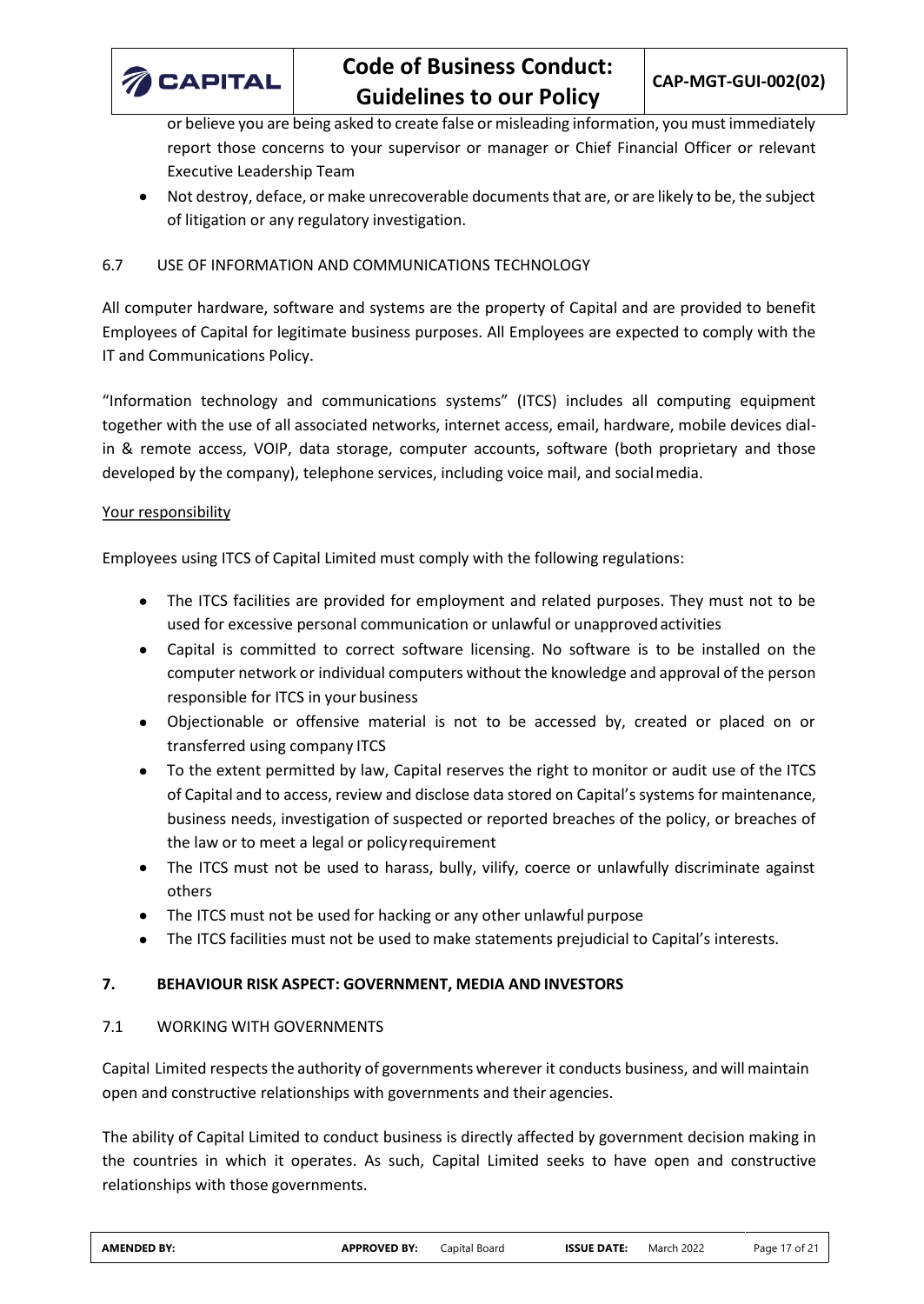

Your responsibility

You must:

- Ensure that you comply with Capital's Anti-Bribery, Anti-Corruption and Anti-Facilitation of Tax Evasion Policy
- Seek approval of the Compliance Officer, Executive Chairman, Chief Financial Officer or relevant ELT prior to communicating with governments, regulators and public authorities
- Ensure that all interactions with governments, regulators and public authorities are in the best interests of Capital, and adhere to high standards of ethics and comply with the letter and spirit of the law
- Ensure that all information provided to governments, regulators and public authorities is accurate and appropriate. Errors or omissions may damage the reputation and credibility of Capital Limited and could be illegal
- Cooperate with every legitimate government request for information in accordance with tendering or contractual obligations or with regulatory investigations, while protecting the Capital's legal rights
- Make a record of the meeting and send it through to either the Executive Chairman, Chief Financial Officer or relevant ELT.

All regulatory investigations involving Capital must immediately be reported to the Executive Chairman.

# <span id="page-17-0"></span>7.2 POLITICAL CONTRIBUTIONS AND ACTIVITIES

Capital does not make any contributions or otherwise (including money, property or other items of value) to any political candidate, party or committee. No individual or firm should be engaged to carry out any lobbying activity or behalf of Capital without the prior approval of the Board of Capital.

# Your responsibility

You must:

- Not be involved with any political groups or activities or make prohibited political contributions
- Not be involved in political activities that give rise to a conflict of interest with the interests of Capital
- Not have any involvement with political groups or activities that detract from your ability to carry out your employment duties and responsibilities
- Ensure that any such events attended are notified to the corporate/government affairs person in your business so any required disclosure can be made
- Obtain approval from your supervisor or manager if running for public office and apply for leave if carrying out the duties of public office during normal workinghours
- Raise any request for contributions and support with your supervisor / manager.

# <span id="page-17-1"></span>7.3 PUBLIC DISCLOSURES ON BEHALF OF CAPITAL LIMITED

Capital must meet its continuous disclosure obligations to enable investors to make informed and orderly market decisions. Public disclosures must only be made by authorised personnel only.

| <b>AMENDED BY:</b> | <b>\PPROVED BY:</b> | `apital Board<br>. | <b>ISSUE DATE:</b><br>$\frac{1}{2} \left( \frac{1}{2} \right) \left( \frac{1}{2} \right) \left( \frac{1}{2} \right) \left( \frac{1}{2} \right) \left( \frac{1}{2} \right) \left( \frac{1}{2} \right) \left( \frac{1}{2} \right) \left( \frac{1}{2} \right) \left( \frac{1}{2} \right) \left( \frac{1}{2} \right) \left( \frac{1}{2} \right) \left( \frac{1}{2} \right) \left( \frac{1}{2} \right) \left( \frac{1}{2} \right) \left( \frac{1}{2} \right) \left( \frac{1}{2} \right) \left( \frac$ | 2022<br>March | $18$ of $\epsilon$ .<br>Page |
|--------------------|---------------------|--------------------|--------------------------------------------------------------------------------------------------------------------------------------------------------------------------------------------------------------------------------------------------------------------------------------------------------------------------------------------------------------------------------------------------------------------------------------------------------------------------------------------------|---------------|------------------------------|